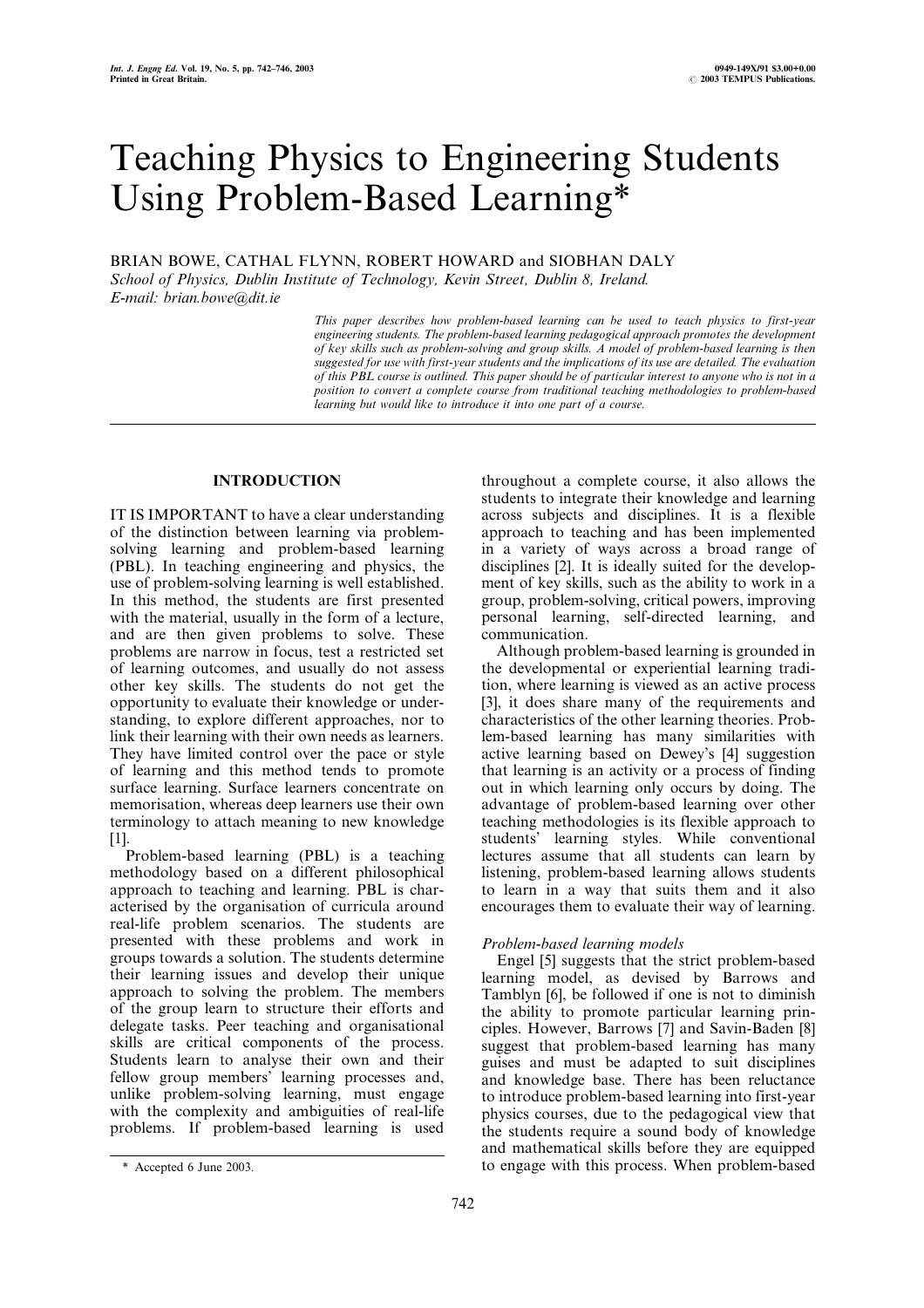learning has been introduced, it has tended to be in the final year of the course [9]. It has been found in research that first-year students tend to rely more on lecture notes than students in later years [10] and that they tend to be assessment driven [11]. However, the authors have shown that problembased learning can be successfully introduced into the first year if it is facilitated correctly and the tutors are aware that the students are only in the early stages of developing as self-directed learners.

# FIRST-YEAR PHYSICS COURSE

This section details a model of problem-based learning used in two first-year physics courses in the Dublin Institute of Technology. The first course is a mathematical physics course and the second is a complete first-year physics course. Much of what is described here stems from student evaluation and feedback obtained over the last three years. Unlike many science and engineering courses, both content and key skills are part of the learning outcomes. We shall outline the parts of our PBL process: the orientation programme, the problem development process, the group process, the assessment/feedback process, the reflection process, and the tutorial support.

#### Orientation program

Research by Taylor and Burgees [12] suggested that students starting a problem-based learning course for the first time are at different stages of readiness for self-directed learning, and that they would benefit from an orientation course which highlights: the lecturer's expectations of selfdirected learning; the role of the facilitator; the principles and practices of learning in groups; and issues of time management. In order to address these findings, an orientation programme was developed which introduces and explains the PBL rationale and philosophy, the teaching methodology, assessment strategies and the learning resources which are available to the students. The orientation process is designed to be interactive and discursive and allows students to experience group learning for the first time as they work together to solve puzzles and trivial problems. We have found that a well-designed and well-run orientation programme is critical to the success of introducing PBL.

#### Problem development process

Research carried out in Maastricht University showed that the most important elements for a successful problem-based learning course are the tutor and the problems [13]. In designing our problems, we started by listing the learning outcomes and then developing appropriate problems which would allow the students to achieve those outcomes. It is crucial to design the problems in such a way that the students are forced to achieve the required learning outcomes in order to reach a solution to the problem. The problems were developed along with an assessment strategy before the course was launched. Initially, problems were developed which covered particular sections of the physics curriculum (e.g. mechanics or optics), but the authors hope to use a more integrated approach next year, where an individual problem may cover two or more distinct areas of physics, as we believe that this is necessary in order that students perceive physics as an integrated whole rather than as a collection of independent parts.

#### Group process

The students work in groups to solve a problem. A typical group size is six students and, at the start of the year, each group will have a tutor observing the process and acting as facilitator. During the first few problems they learn about group work and start to develop their interpersonal skills. At first the idea of a physics problem with no single correct answer or solving strategy inhibits the students' learning. It is only after the students have had a number of group sessions that they begin to evaluate the problem in terms of prior knowledge and experience. During these brainstorming sessions, the problem scenario becomes clearer, allowing them to evaluate what knowledge and skills they will need to solve the problem. The process of explaining something to the rest of the group proves challenging even for the best of students. The students attribute this to the fact that they have never had to explain any of their knowledge to a peer. The students then find themselves facing the task of defending their knowledge if challenged by a peer. It is these situations that allow the students to gain a thorough understanding of the knowledge they already have and evaluate the gaps in this knowledge.

Initially, the students use the `four-columns' technique [6], where they list the facts, ideas, learning issues and tasks. However, as the course develops the students develop their own strategies based on the four columns. The process can be loosely divided into the following steps:

. Group process

Presentation of the problem Delegation within groups Brainstorming sessions with tutor questioning Tutor observation, direction and support Groups determine learning needs Peer-tutoring

- Independent study Source material Critical analysis
	- Self-directed learning
- . Group process

Critical evaluation of acquired knowledge Peer tutoring

- Tutor interaction
- Working towards a solution and understanding through consensus
- Presentation of solution by report or presentation Reflection on the process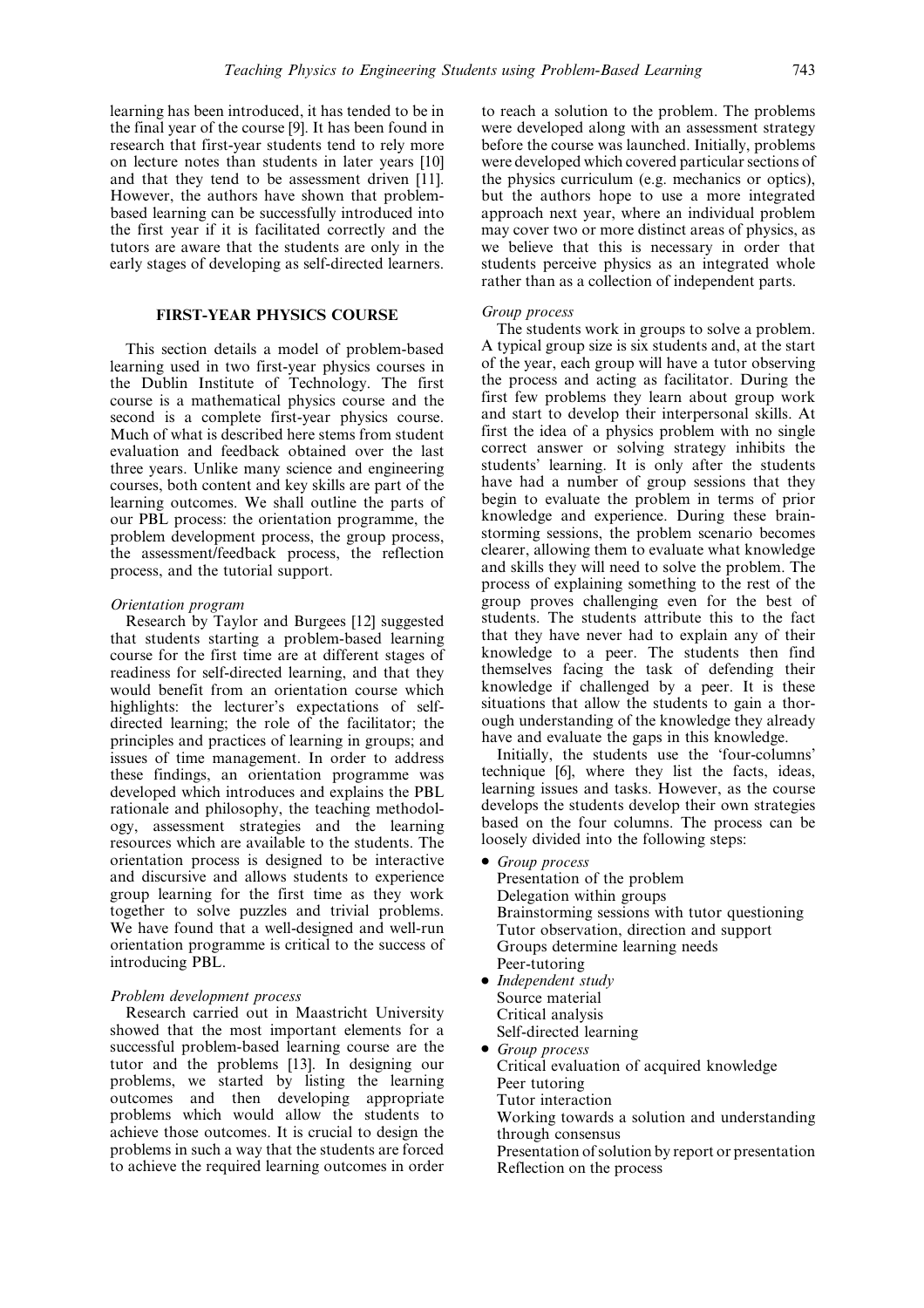# Assessment/feedback process

After working on a few problems, the students become more aware of their roles and the expectations the tutors have of them as individuals and as group members. The group is continuously assessed and the students are given regular feedback. A complete but simple assessment criteria for the group process was developed and includes such things as their level of contribution, peerteaching, questioning, and completion of groupassigned tasks. Based on these criteria, each student is given a mark for their work and these marks are supported with extensive feedback.

Self-assessment is introduced about halfway through the academic year. The students attend a workshop where the rationale and objectives of self-assessment are explained followed by a negotiation of the assessment criteria. From this point on, after every group session each student is required to evaluate his or her own contribution to the group process and award a mark based on the criteria. The students complete a form on which they write a mark out of ten and justification for that mark. To develop into self-directed and metacognitive learners, the students are required to explain where they lost marks and describe what they would do differently in the next session.

Upon completion of a problem, the group produces a report or gives a presentation, both of which have detailed assessment criteria. This continuous assessment and feedback process is designed to assist student learning and promote deep learning. To augment this process, a WebCT on-line learning resource was developed. While the WebCT site includes course information, a calendar, links to other physics sites, simulations, quizzes, tests and communication tools, it is mainly used as a vehicle for the tutors to provide feedback to the students.

### Reflection process

Reflection is a key process in transforming and integrating new experiences and understanding with existing knowledge [3] and is of critical importance when students are adapting to a new teaching methodology. In order to force the students to reflect on the learning process, they are asked to reflect on the problems, the solving strategy they chose, the learning outcomes, the abilities they developed and problem-based learning. At first this can be a very didactic process whereby the information has to be coaxed from the students, but, with familiarity with the process, it becomes more discursive. Initially, it surprises the students to see that they are learning so much and developing key skills, but this is all part of the learning process and the development of their learning identities.

#### Tutorial support

The physics students are given regular tutorials or review lectures on some of the theory or problem-solving tools they will have learned by solving the problem. The purpose of this is to reaffirm the knowledge the students have gained and to give them confidence in themselves and the teaching technique. It also allows them the opportunity to assess their learning and evaluate their learning needs. The students are made aware of the objectives of these presentations, so that they do not come to rely on this for their learning but only use them to reaffirm and check the level of their learning.

We have found that problem-based learning in this form is very successful with first-year students. However, implementing PBL without providing the necessary learning resources and support for the students can result in the students becoming disillusioned and failing to learn. If implemented properly the immediate results are highly motivated students who are willing to interact and reflect. This has a `snowballing' effect as the students make the tutor aware of the problems they are having and challenges they encounter. The tutor can then either make changes to the course or help the students develop the necessary skills and abilities to meet these challenges. Another observable outcome is in the development of the key skills of communication, group work, critical analysis, and the ability to explain their point of view and contest their position.

#### Evaluation

The PBL physics course descibed here has been and is continually being evaluated. The evaluation is divided into:

- . comparison with a traditional lecture-based course;
- . evaluation by an independent external evaluator;
- . comparative assessment of the retention of knowledge into their second year of study for PBL and non-PBL students; and
- . student evaluation and feedback.

Our evaluation to date has shown that the PBL students exceed non-PBL students in their understanding of physics concepts, achievement in standard physics tests, development of key skills, and ability to work in groups. The PBL students are also more motivated, have a 100% class retention rate as compared with 66% for the non-PBL students, and are more willing to interact with the teaching staff. They found the PBL course to be fun, interesting, challenging and motivating and wondered why problem-based learning was not used more extensively. The main problems they have are related to the group work and their lack of experience of working in groups. They are unsure what to do when conflict arises or when a student has not carried out assigned tasks. This is where it is important for the tutor to help the students overcome these problems by developing their skills at group work. It should be noted here that first-year students find self-assessment very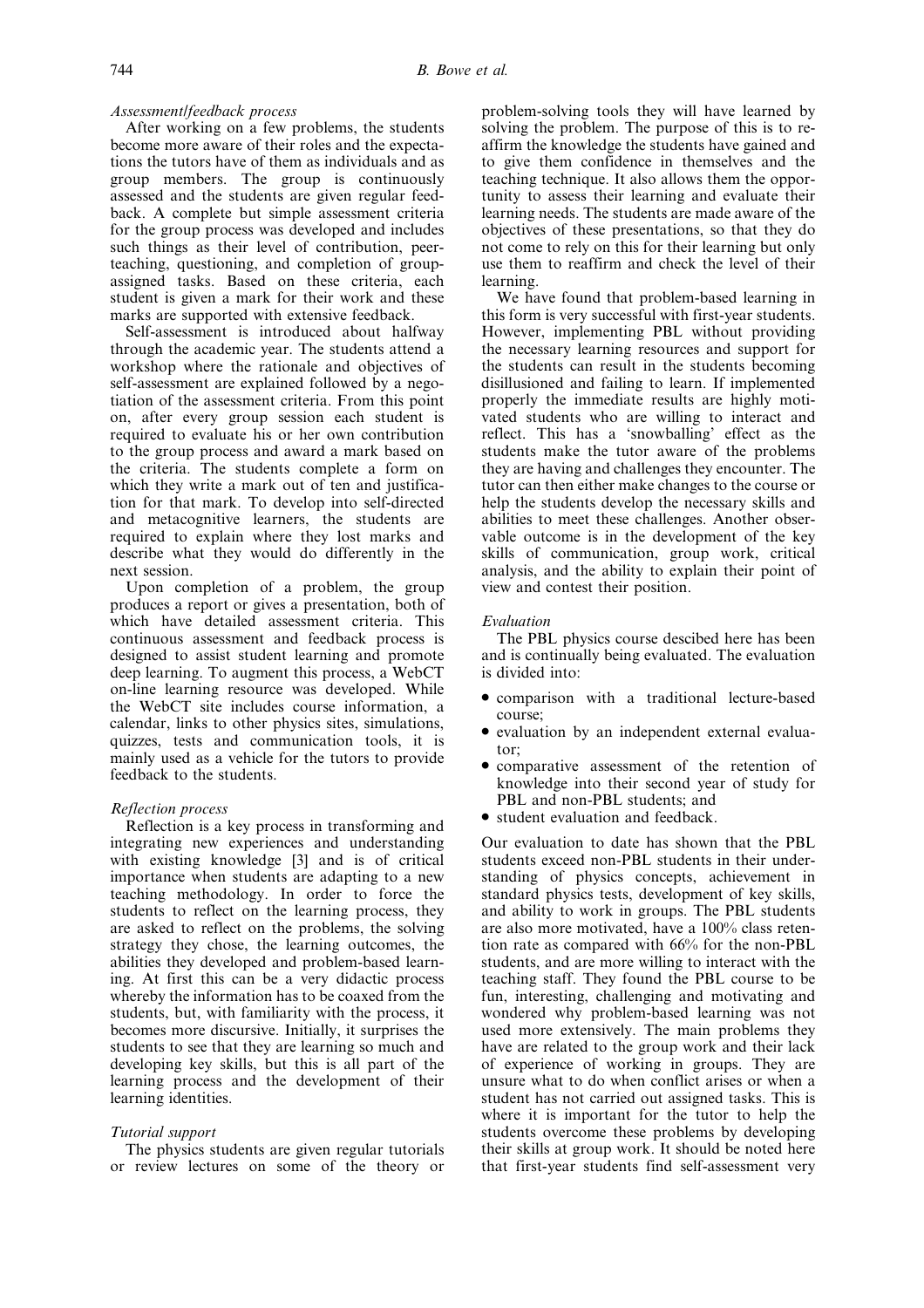difficult initially, but, again, as they adapt to group learning it becomes easier. This type of assessment should not be introduced at the start of the course but later, when the students have developed the ability to evaluate their role in the group and the performance of others.

## **CONCLUSION**

The major advantages of problem-based learning courses are that the students develop the ability to learn independently and in groups, and develop key skills and the ability to contest and debate. It helps the students acquire ownership of their learning experiences by giving them control of the learning process. By learning in this way, the students become motivated self-directed learners. It also offers the students the chance to engage with real-life problems and helps them see the ambiguity that may exist in real-life situations. It develops a sound understanding of the knowledge and the ability to critique information. It allows the students to make sense of the material in their own way by integrating newly acquired knowledge with prior knowledge and experiences. Although PBL involves a major transition in the students' learning experience, we have shown that it is possible to successfully design and deliver a firstyear physics PBL course so that this transition is managed so as to motivate the students to become self-directed learners.

#### **REFERENCES**

- 1. F. Marton and R. Saljo, Approaches to learning, in F. Marton, D. Hounsell and N. J. Entwistle (eds.), The Experience of Learning, Scottish Academic Press, Edinburgh (1984).
- 2. D. Boud and G. Feletti (eds.), The Challenges of Problem Based Learning, Kogan Page, London (1997).
- 3. D. Kolb, Experiential Learning, Prentice-Hall, Englewood Cliffs, New Jersey (1984).
- 4. J. Dewey, Experience and Education, Collier and Kappa Delta Pi, New York (1938). 5. C. Engel, Not just a method but a way of learning, in D. Boud and G. Felitti (eds.), The Challenge
- of Problem Based Learning, Kogan Page, London (1997). 6. H. S. Barrows and R. M. Tamblyn, Problem-Based Learning: An Approach to Medical Education,
- Springer, New York (1980). 7. H. S. Barrows, A taxonomy of problem-based learning methods, Medical Education, 20 (1986), 481±486.
- 8. M. Savin-Baden, Problem-Based Learning in Higher Education: Untold Stories, Open University Press/SRHE, Buckingham (2000).
- 9. P. Cawley, A problem-based module in mechanical engineering, in D. Boud and G. Feletti (eds.), The Challenge of Problem Based Learning, Kogan Page, London (1997).
- 10. D. H. Dolmans and H. G. Schmidt, What drives the student in problem-based learning?, Medical Education, 28(5) (1994), pp. 372-380.
- 11. C. M. L. Miller and M. Parlett, Up to the Mark: A Study of the Examination Game: Changing University?, Open University Press/SRHE Buckingham (1974).
- 12. L. Taylor and H. Burgees, Orientation to self-directed learning: paradox or transition process, Studies in Higher Education,  $20(1)$  (1995), pp. 87-97.
- 13. W. H. Gijselaers, Connecting problem-based practices with educational theory, New Directions for Teaching and Learning,  $68$  (1996), pp. 13-21.
- 14. L. Taylor and H. Burgees, Orientation to self-directed learning: paradox or transition process, Studies in Higher Education,  $20(1)$  (1995), pp. 87-97.

Brian Bowe graduated with a first class honours B.Sc. in Physics and Mathematics from Trinity College Dublin in 1995. He spent eleven months of his four years as a postgraduate student at the European Commission Joint Research Centre, Ispra, Italy. He was appointed as a lecturer in the School of Physics, Dublin Institute of Technology, in August 1999. He was awarded a Ph.D. by Trinity College Dublin in October 1999. He has completed both a Postgraduate Certificate and Diploma in Third Level Learning and Teaching is currently working towards a research Masters in the area of self-assessment in group learning. Other pedagogical interests include online and web-based learning.

Siobhan Daly graduated from Dublin City University in 1989 with an honours degree in Applied Physics. She undertook postgraduate research in defect analysis of semiconductor materials in the Optronics Ireland Laboratory at Dublin City University, leading to the award of a Ph.D. in October 1994. She undertook post-doctoral research at Dublin City University prior to being appointed as lecturer in the School of Physics at the Dublin Institute of Technology in January 1996 and was subsequently appointed Assistant Head of School in July 2001. She is actively involved in the design and delivery of a physics course through problem-based learning.